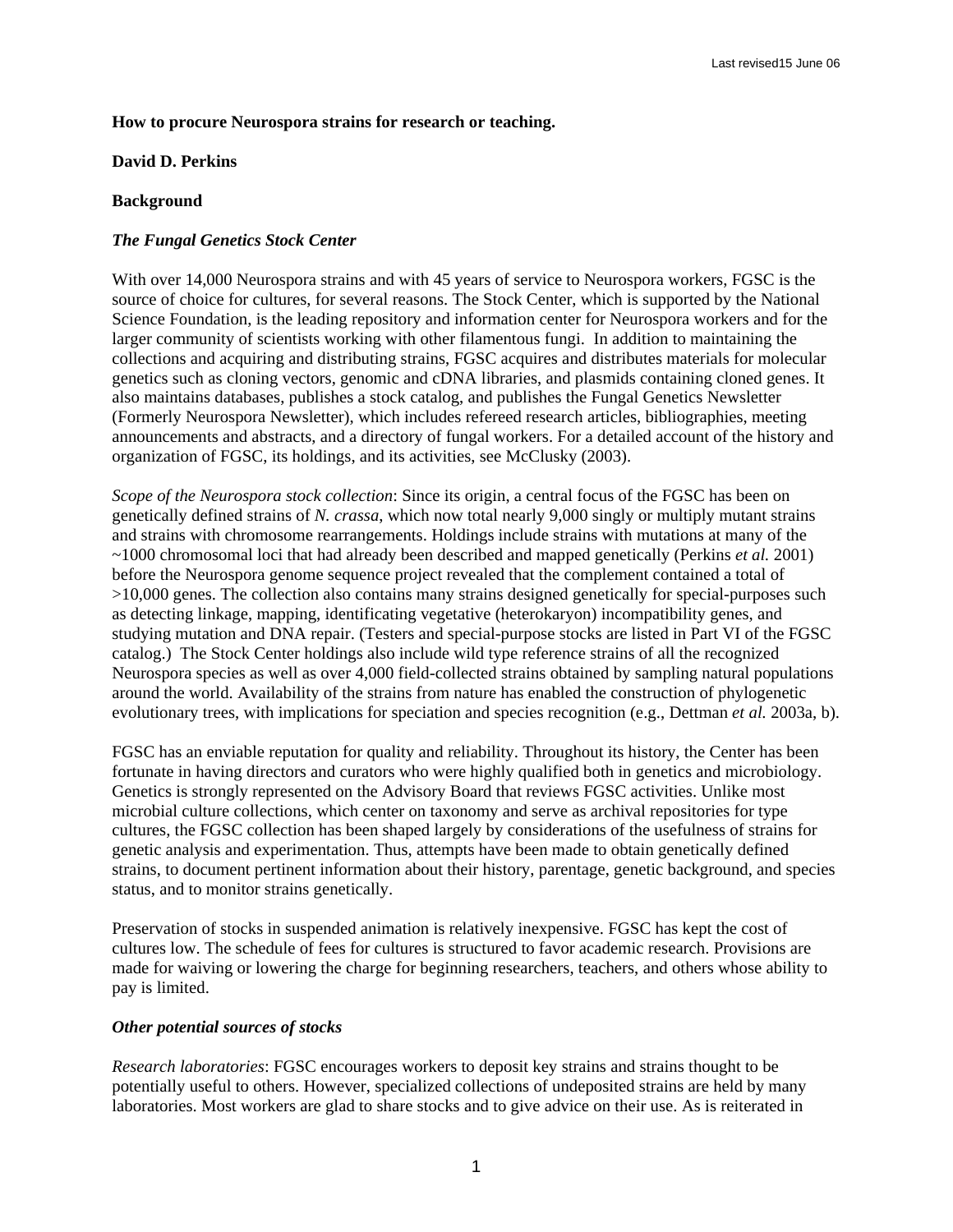policy statements of many journals, researchers are obligated by scientific convention to make cultures available on request, once use of the stocks has been published. This is best assured if they are deposited. See *How to deposit materials in the Fungal Genetics Stock Center*.

*Other stock centers*: Fungal culture collections throughout the world are described and listed by McCluskey (2004). Neurospora stocks are included in some of these collections, notably the American Type Culture Collection (Rockville, Maryland), Centraalbureau voor Schimmelcultures (Utrecht, Netherlands), and USDA ARS Culture Collection (Peoria, Illinois). The strains in these collections have often been obtained unsystematically and may be of dubious quality and undefined genetic background. They may be of historic or archival interest, however.

*Strains fresh from nature*: In a tropical or subtropical environment, new strains of Neurospora can be obtained from burned vegetation, soil samples, or contaminated foodstuffs. In temperate areas, Neurospora is encountered in lumber yards, as a contaminant on baked goods, or under the bark of firekilled trees. See Turner *et al.* (2001), Jacobson *et al.* (2004), Glass *et al.* (1990)..

## **Procedure**

Consult the FGSC *Catalog of Strains*, available on line at [www.fgsc.net](http://www.fgsc.net/) or as a printed copy from Fungal Genetics Stock Center, Department of Plant Pathology, Kansas State University, Manhattan, KS e-mail: questions@FGSC.net . Orders can be placed on-line (see FGSC home page). See *[How to sample na](mailto:questions@FGSC.net)tu[ral populations](mailto:orders@fgsc.net)*.

### **References**

Dettman, J. R., D. J. Jacobson and J. W. Taylor. 2003a. A multilocus geneological approach to phylogenetic species recognition in the model eukaryote Neurospora. Evolution 57:2703-2720.

Dettman, J. R., D. J. Jacobson, E. Turner, A. Pringle, and J. W. Taylor. 2003b. Reproductive isolation and phylogenetic divergence in Neurospora: Comparing methods of species recognition in a model eukaryote. Evolution 57:2721-2741.

*Fungal Genetics Newsletter*. Published annually by FGSC. (No. 52 appeared in 2005.) New stocks that have been received since publication of the most recent catalog are listed in odd years. Articles in previous issues (beginning with No. 1, 1962) and accepted articles that await publication in the pending issue are available as PDFs at [www.fgsc.net](http://www.fgsc.net/).

Fungal Genetics Stock Center. 2004. *Catalogue of Strains*, *10th Edition*. (The catalogue is published in even-numbered years as a Supplement to *Fungal Genetics Newsletter*.)

Glass, N. L., R. L. Metzenberg and N. B. Raju, 1990 Homothallic Sordariaceae from nature: The absence of strains containing only the *a* mating type sequences. Exp. Mycol. **14**: 274-289.

Jacobson, D. J., A. J. Powell, J. R. Dettman, G. S. Saenz, M. M. Barton, M. D. Hiltz, W. H. Dvorachek, Jr., N. L. Glass, J. W., Taylor, and D. O. Natvig. 2004. Neurospora in temperate forests of western North America. Mycologia 96: 66-74.

McCluskey, K. 2003. The Fungal Genetics Stock Center: From molds to molecules. Advan. Appl. Microbiol. 52: 245-262.